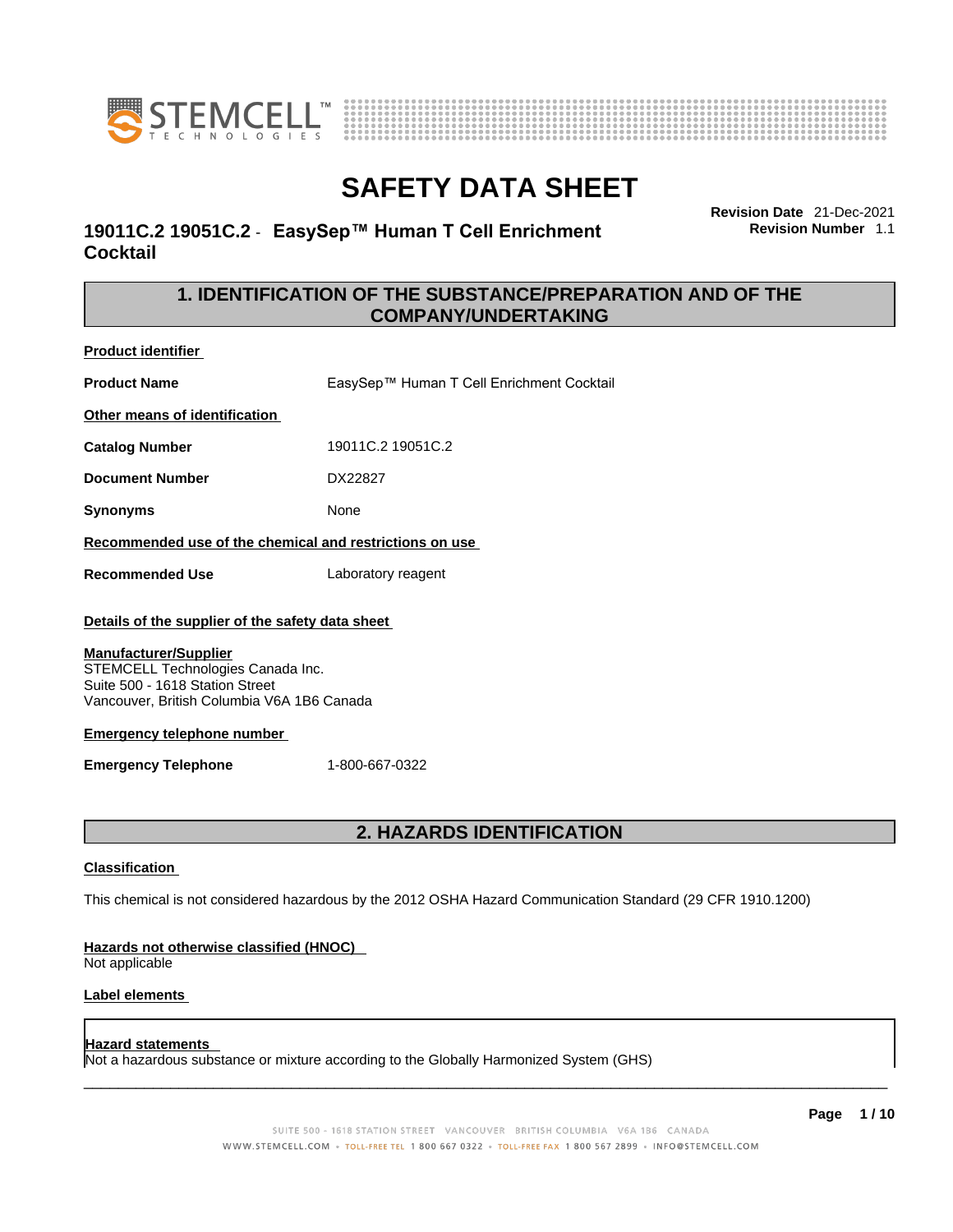



# \_\_\_\_\_\_\_\_\_\_\_\_\_\_\_\_\_\_\_\_\_\_\_\_\_\_\_\_\_\_\_\_\_\_\_\_\_\_\_\_\_\_\_\_\_\_\_\_\_\_\_\_\_\_\_\_\_\_\_\_\_\_\_\_\_\_\_\_\_\_\_\_\_\_\_\_\_\_\_\_\_\_\_\_\_\_\_\_\_\_\_\_\_ **Revision Date** 21-Dec-2021 **19011C.2 19051C.2** - **EasySep™ Human T Cell Enrichment Cocktail**

The product contains no substances which at their given concentration, are considered to be hazardous to health.

**Appearance** Clear **Physical state** Liquid **Odor** No data available

**Revision Number** 1.1

**Other Information** 

Not applicable

**Unknown acute toxicity** 0 % of the mixture consists of ingredient(s) of unknown toxicity

0 % of the mixture consists of ingredient(s) of unknown acute oral toxicity

0 % of the mixture consists of ingredient(s) of unknown acute dermal toxicity

0 % of the mixture consists of ingredient(s) of unknown acute inhalation toxicity (gas)

0 % of the mixture consists of ingredient(s) of unknown acute inhalation toxicity (vapor)

0 % of the mixture consists of ingredient(s) of unknown acute inhalation toxicity (dust/mist)

# **3. COMPOSITION/INFORMATION ON INGREDIENTS**

#### **Substance**

Not applicable.

## **Mixture**

Not a hazardous substance or mixture according to the Globally Harmonized System (GHS)

\*The exact percentage (concentration) ofcomposition has been withheld as a trade secret.

# **4. FIRST AID MEASURES**

## **Description of first aid measures**

| <b>Inhalation</b>   | Remove to fresh air.                                                                                                    |
|---------------------|-------------------------------------------------------------------------------------------------------------------------|
| Eye contact         | Rinse thoroughly with plenty of water for at least 15 minutes, lifting lower and upper eyelids.<br>Consult a physician. |
| <b>Skin contact</b> | Wash skin with soap and water.                                                                                          |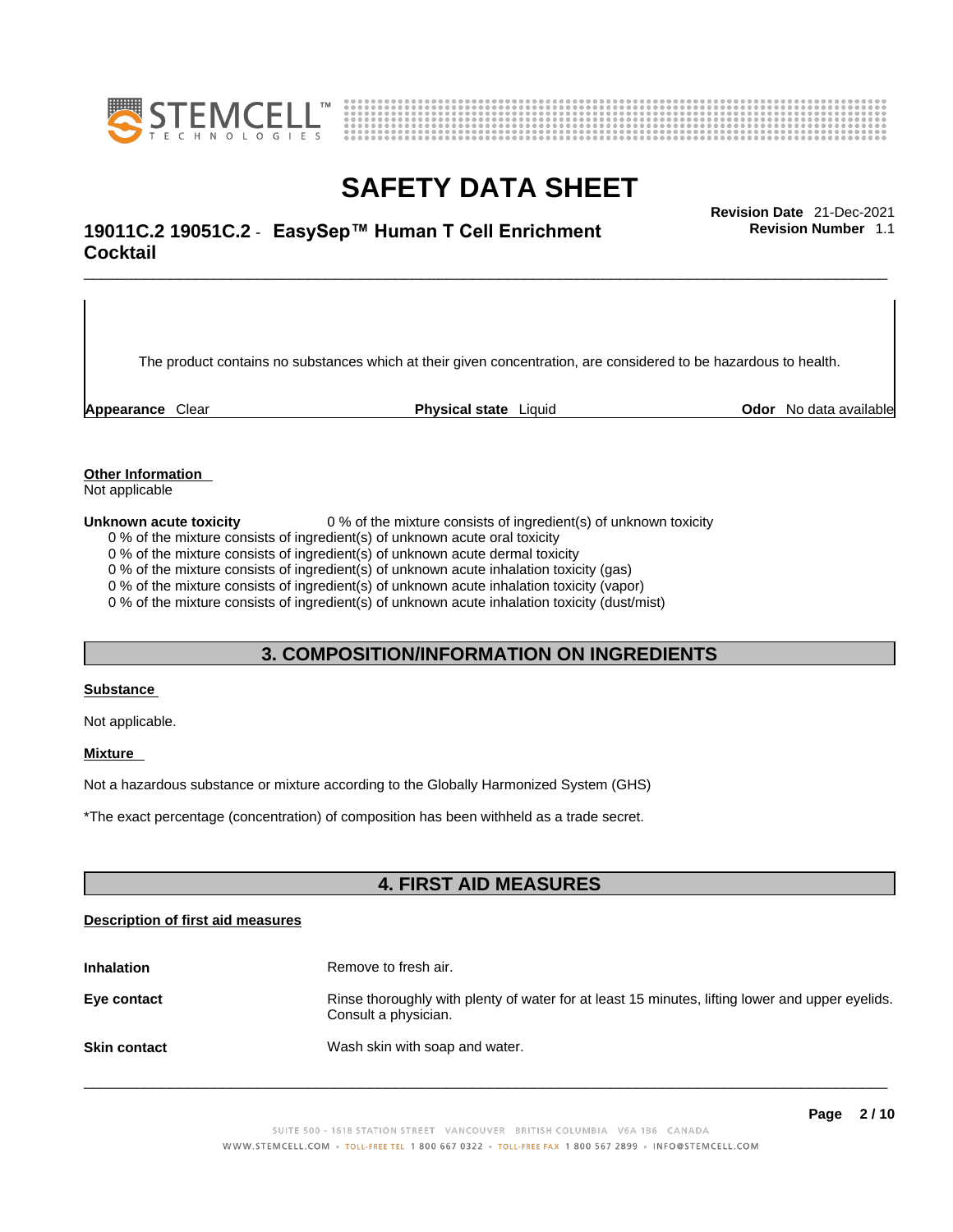



# \_\_\_\_\_\_\_\_\_\_\_\_\_\_\_\_\_\_\_\_\_\_\_\_\_\_\_\_\_\_\_\_\_\_\_\_\_\_\_\_\_\_\_\_\_\_\_\_\_\_\_\_\_\_\_\_\_\_\_\_\_\_\_\_\_\_\_\_\_\_\_\_\_\_\_\_\_\_\_\_\_\_\_\_\_\_\_\_\_\_\_\_\_ **Revision Date** 21-Dec-2021 **19011C.2 19051C.2** - **EasySep™ Human T Cell Enrichment Cocktail**

**Revision Number** 1.1

| Ingestion                                                                                                 | Clean mouth with water and drink afterwards plenty of water.                                                                          |  |
|-----------------------------------------------------------------------------------------------------------|---------------------------------------------------------------------------------------------------------------------------------------|--|
| Most important symptoms and effects, both acute and delayed                                               |                                                                                                                                       |  |
| <b>Symptoms</b>                                                                                           | No information available.                                                                                                             |  |
|                                                                                                           | Indication of any immediate medical attention and special treatment needed                                                            |  |
| Note to physicians                                                                                        | Treat symptomatically.                                                                                                                |  |
|                                                                                                           | <b>5. FIRE-FIGHTING MEASURES</b>                                                                                                      |  |
| <b>Suitable Extinguishing Media</b>                                                                       | Use extinguishing measures that are appropriate to local circumstances and the<br>surrounding environment.                            |  |
| Unsuitable extinguishing media                                                                            | CAUTION: Use of water spray when fighting fire may be inefficient.                                                                    |  |
| Specific hazards arising from the<br>chemical                                                             | No information available.                                                                                                             |  |
| <b>Explosion data</b><br>Sensitivity to Mechanical Impact None.<br><b>Sensitivity to Static Discharge</b> | None.                                                                                                                                 |  |
| Special protective equipment for<br>fire-fighters                                                         | Firefighters should wear self-contained breathing apparatus and full firefighting turnout<br>gear. Use personal protection equipment. |  |
| <b>6. ACCIDENTAL RELEASE MEASURES</b>                                                                     |                                                                                                                                       |  |
|                                                                                                           | Personal precautions, protective equipment and emergency procedures                                                                   |  |
| <b>Personal precautions</b>                                                                               | Ensure adequate ventilation.                                                                                                          |  |
| <b>Environmental precautions</b>                                                                          |                                                                                                                                       |  |
| <b>Environmental precautions</b>                                                                          | See Section 12 for additional Ecological Information.                                                                                 |  |

## **Methods and material for containment and cleaning up**

**Methods for containment** Prevent further leakage or spillage if safe to do so.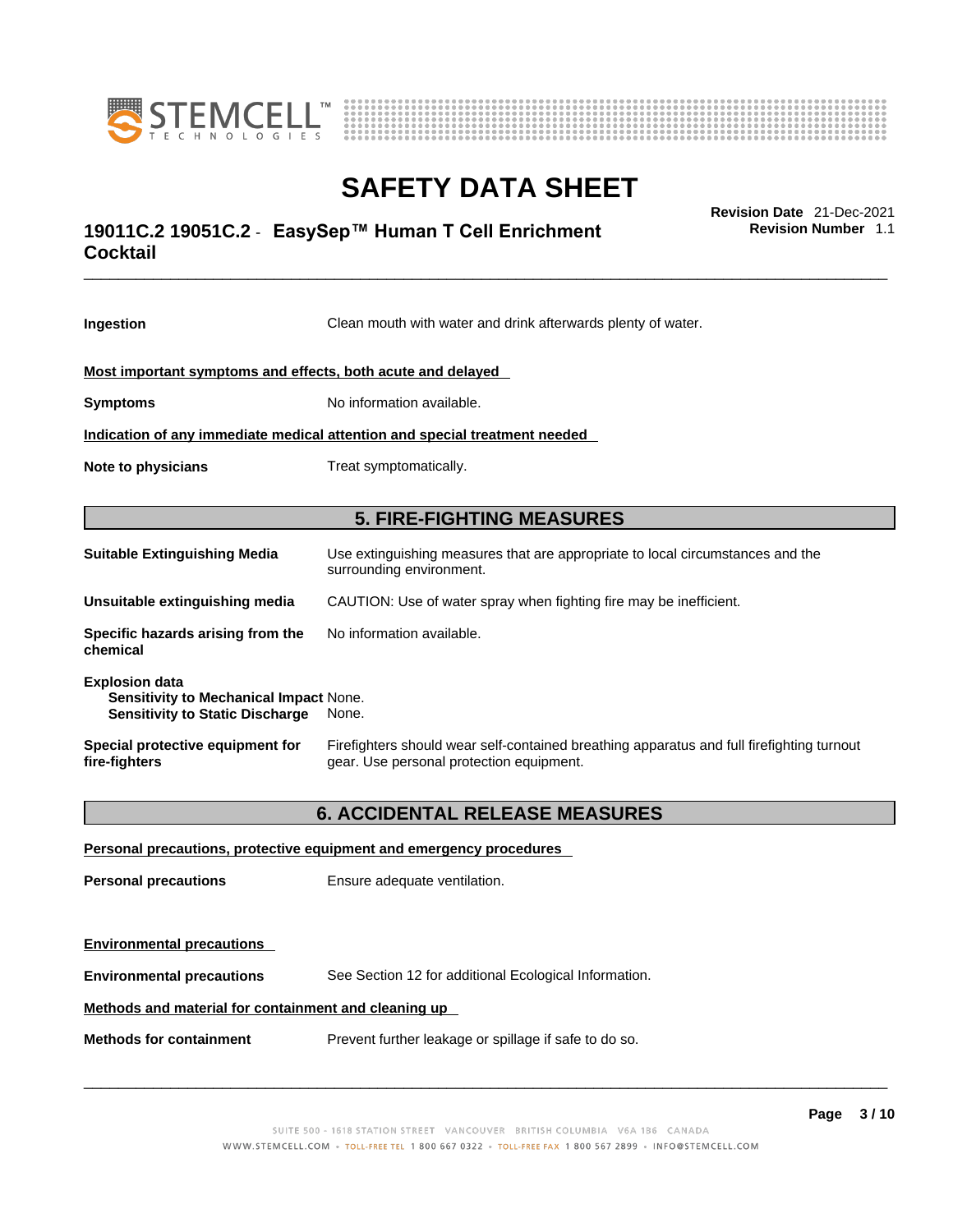



# \_\_\_\_\_\_\_\_\_\_\_\_\_\_\_\_\_\_\_\_\_\_\_\_\_\_\_\_\_\_\_\_\_\_\_\_\_\_\_\_\_\_\_\_\_\_\_\_\_\_\_\_\_\_\_\_\_\_\_\_\_\_\_\_\_\_\_\_\_\_\_\_\_\_\_\_\_\_\_\_\_\_\_\_\_\_\_\_\_\_\_\_\_ **Revision Date** 21-Dec-2021 **19011C.2 19051C.2** - **EasySep™ Human T Cell Enrichment Cocktail**

**Revision Number** 1.1

| Methods for cleaning up         | Pick up and transfer to properly labeled containers.                                 |
|---------------------------------|--------------------------------------------------------------------------------------|
| Prevention of secondary hazards | Clean contaminated objects and areas thoroughly observing environmental regulations. |

# **7. HANDLING AND STORAGE**

| Advice on safe handling                                      | Handle in accordance with good industrial hygiene and safety practice.              |  |
|--------------------------------------------------------------|-------------------------------------------------------------------------------------|--|
| Conditions for safe storage, including any incompatibilities |                                                                                     |  |
| <b>Storage Conditions</b>                                    | Store in accordance with information listed on the Product Information Sheet (PIS). |  |

# **8. EXPOSURE CONTROLS/PERSONAL PROTECTION**

| <b>Control parameters</b> |
|---------------------------|
|---------------------------|

**Precautions for safe handling**

**Exposure Limits** This product, as supplied, does not contain any hazardous materials with occupational exposure limits established by the region specific regulatory bodies.

## **Appropriate engineering controls**

| <b>Engineering controls</b> | Showers              |  |
|-----------------------------|----------------------|--|
|                             | Eyewash stations     |  |
|                             | Ventilation systems. |  |
|                             |                      |  |

**Individual protection measures, such as personal protective equipment Eye/face protection** No special protective equipment required. **Skin and body protection** No special protective equipment required. **Respiratory protection** No protective equipment is needed under normal use conditions. If exposure limits are exceeded or irritation is experienced, ventilation and evacuation may be required. **General hygiene considerations** Handle in accordance with good industrial hygiene and safety practice.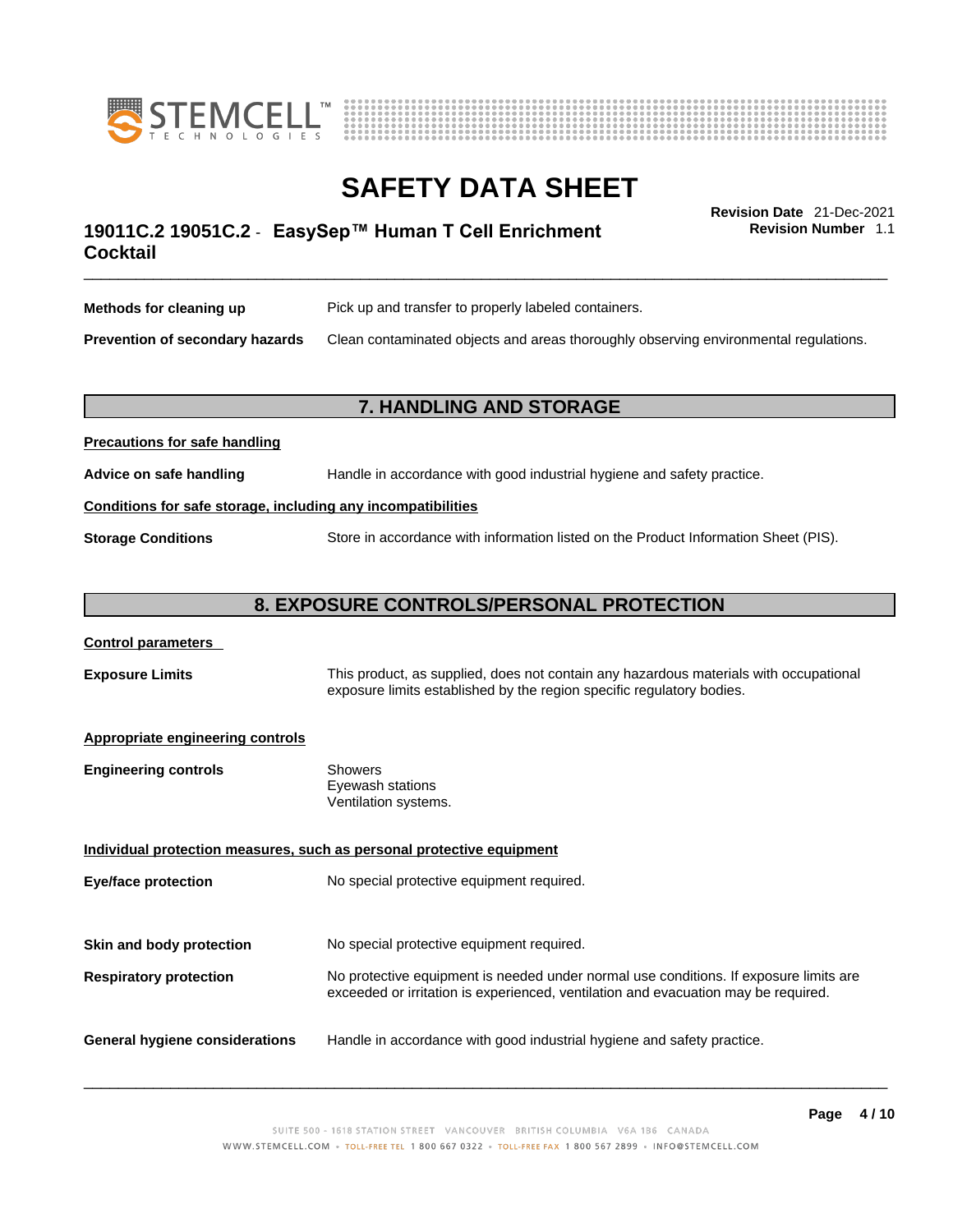



\_\_\_\_\_\_\_\_\_\_\_\_\_\_\_\_\_\_\_\_\_\_\_\_\_\_\_\_\_\_\_\_\_\_\_\_\_\_\_\_\_\_\_\_\_\_\_\_\_\_\_\_\_\_\_\_\_\_\_\_\_\_\_\_\_\_\_\_\_\_\_\_\_\_\_\_\_\_\_\_\_\_\_\_\_\_\_\_\_\_\_\_\_ **Revision Date** 21-Dec-2021 **19011C.2 19051C.2** - **EasySep™ Human T Cell Enrichment Cocktail** 

**Revision Number** 1.1

# **9. PHYSICAL AND CHEMICAL PROPERTIES**

|                                                       | <u>III JIUAL AND UHLIMUAL I IVU</u> |                  |  |
|-------------------------------------------------------|-------------------------------------|------------------|--|
| Information on basic physical and chemical properties |                                     |                  |  |
| <b>Physical state</b>                                 | Liquid                              |                  |  |
| Appearance                                            | Clear                               |                  |  |
| <b>Color</b>                                          | No information available            |                  |  |
| Odor                                                  | No data available                   |                  |  |
| <b>Odor threshold</b>                                 | No data available                   |                  |  |
|                                                       |                                     |                  |  |
| <b>Property</b>                                       | <b>Values</b>                       | Remarks • Method |  |
| рH                                                    | No data available                   | None known       |  |
| Melting point / freezing point                        | No data available                   | None known       |  |
| Boiling point / boiling range                         | No data available                   | None known       |  |
| <b>Flash point</b>                                    | No data available                   | None known       |  |
| <b>Evaporation rate</b>                               | No data available                   | None known       |  |
| Flammability (solid, gas)                             | No data available                   | None known       |  |
| <b>Flammability Limit in Air</b>                      |                                     | None known       |  |
| <b>Upper flammability limit:</b>                      | No data available                   |                  |  |
| Lower flammability limit:                             | No data available                   |                  |  |
| Vapor pressure                                        | No data available                   | None known       |  |
| <b>Vapor density</b>                                  | No data available                   | None known       |  |
| <b>Relative density</b>                               | No data available                   | None known       |  |
| <b>Water solubility</b>                               | No data available                   | None known       |  |
| Solubility in other solvents                          | No data available                   | None known       |  |
| <b>Partition coefficient</b>                          | No data available                   | None known       |  |
| <b>Autoignition temperature</b>                       | No data available                   | None known       |  |
| <b>Decomposition temperature</b>                      | No data available                   | None known       |  |
| <b>Kinematic viscosity</b>                            | No data available                   | None known       |  |
| <b>Dynamic viscosity</b>                              | No data available                   | None known       |  |
| <b>Explosive properties</b>                           | No data available                   |                  |  |
| <b>Oxidizing properties</b>                           | No information available            |                  |  |
| <b>Other Information</b>                              |                                     |                  |  |
| <b>Softening point</b>                                | No information available            |                  |  |
| <b>Molecular weight</b>                               | No information available            |                  |  |
| <b>Molecular formula</b>                              | No information available            |                  |  |
| <b>VOC Content (%)</b>                                | No information available            |                  |  |
| <b>Liquid Density</b>                                 | No information available            |                  |  |
| <b>Bulk density</b>                                   | No information available            |                  |  |
| <b>10. STABILITY AND REACTIVITY</b>                   |                                     |                  |  |
|                                                       |                                     |                  |  |

**Reactivity No information available.** 

**Chemical stability** Stable under recommended transport or storage conditions.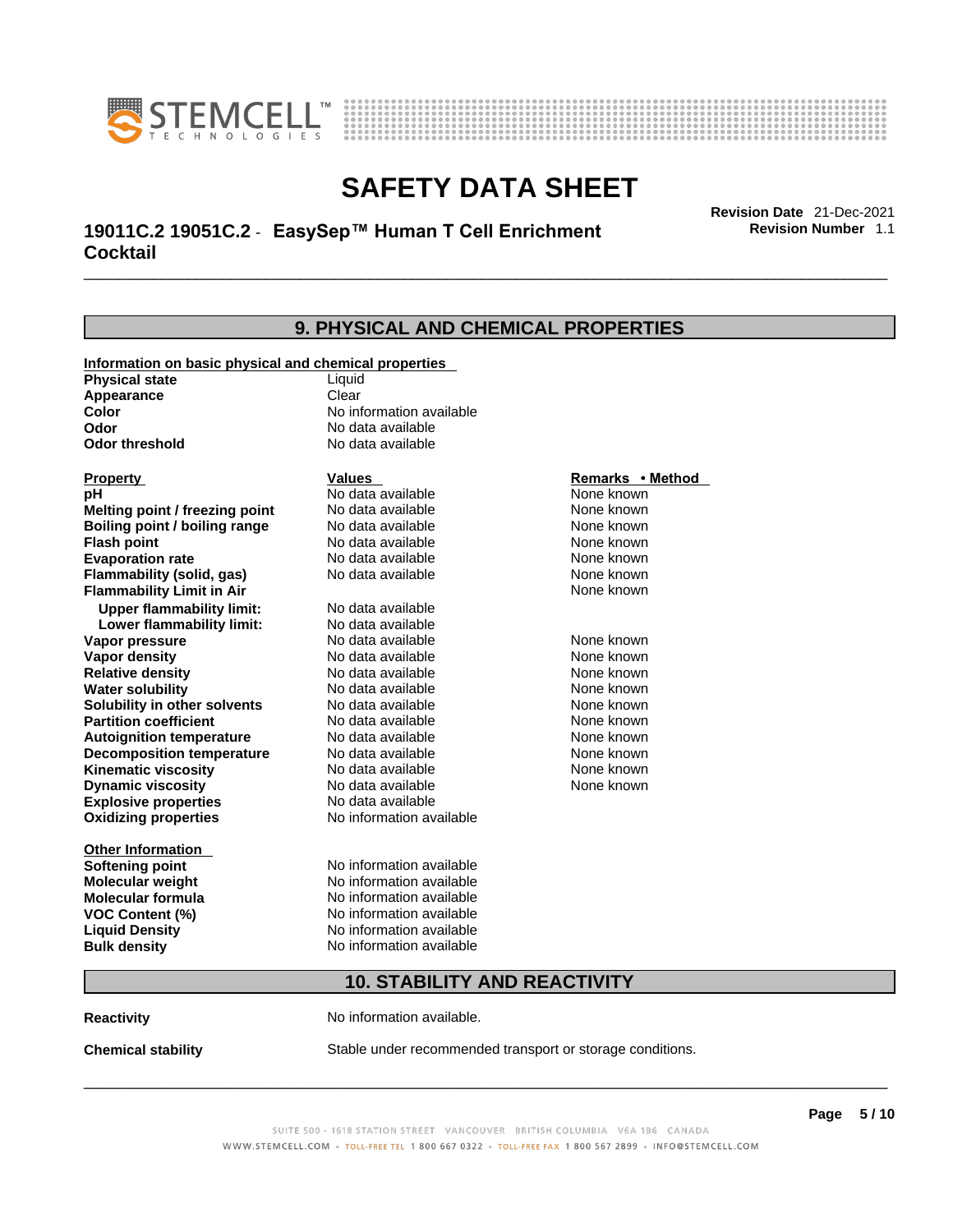



# \_\_\_\_\_\_\_\_\_\_\_\_\_\_\_\_\_\_\_\_\_\_\_\_\_\_\_\_\_\_\_\_\_\_\_\_\_\_\_\_\_\_\_\_\_\_\_\_\_\_\_\_\_\_\_\_\_\_\_\_\_\_\_\_\_\_\_\_\_\_\_\_\_\_\_\_\_\_\_\_\_\_\_\_\_\_\_\_\_\_\_\_\_ **Revision Date** 21-Dec-2021 **19011C.2 19051C.2** - **EasySep™ Human T Cell Enrichment Cocktail**

**Revision Number** 1.1

| Possibility of hazardous reactions None under normal processing.           |                                           |
|----------------------------------------------------------------------------|-------------------------------------------|
| <b>Conditions to avoid</b>                                                 | None known based on information supplied. |
| Incompatible materials                                                     | None known based on information supplied. |
| Hazardous decomposition products None known based on information supplied. |                                           |

# **11. TOXICOLOGICAL INFORMATION**

## **Information on likely routes of exposure**

#### **Product Information**

| <b>Inhalation</b>                                                            | Specific test data for the substance or mixture is not available. |  |
|------------------------------------------------------------------------------|-------------------------------------------------------------------|--|
| Eye contact                                                                  | Specific test data for the substance or mixture is not available. |  |
| <b>Skin contact</b>                                                          | Specific test data for the substance or mixture is not available. |  |
| Ingestion                                                                    | Specific test data for the substance or mixture is not available. |  |
| Symptoms related to the physical, chemical and toxicological characteristics |                                                                   |  |

**Symptoms** No information available.

**Numerical measures of toxicity**

**Acute toxicity**

**Unknown acute toxicity** 0 % of the mixture consists of ingredient(s) of unknown toxicity

0 % of the mixture consists of ingredient(s) of unknown acute oral toxicity

0 % of the mixture consists of ingredient(s) of unknown acute dermal toxicity

0 % of the mixture consists of ingredient(s) of unknown acute inhalation toxicity (gas)

0 % of the mixture consists of ingredient(s) of unknown acute inhalation toxicity (vapor)

0 % of the mixture consists of ingredient(s) of unknown acute inhalation toxicity (dust/mist) Product Information

#### **Delayed and immediate effects as well as chronic effects from short and long-term exposure**

| <b>Skin corrosion/irritation</b> | mation available.<br>Nο<br>. Inform |
|----------------------------------|-------------------------------------|
| Produc<br>⊆iniormation           |                                     |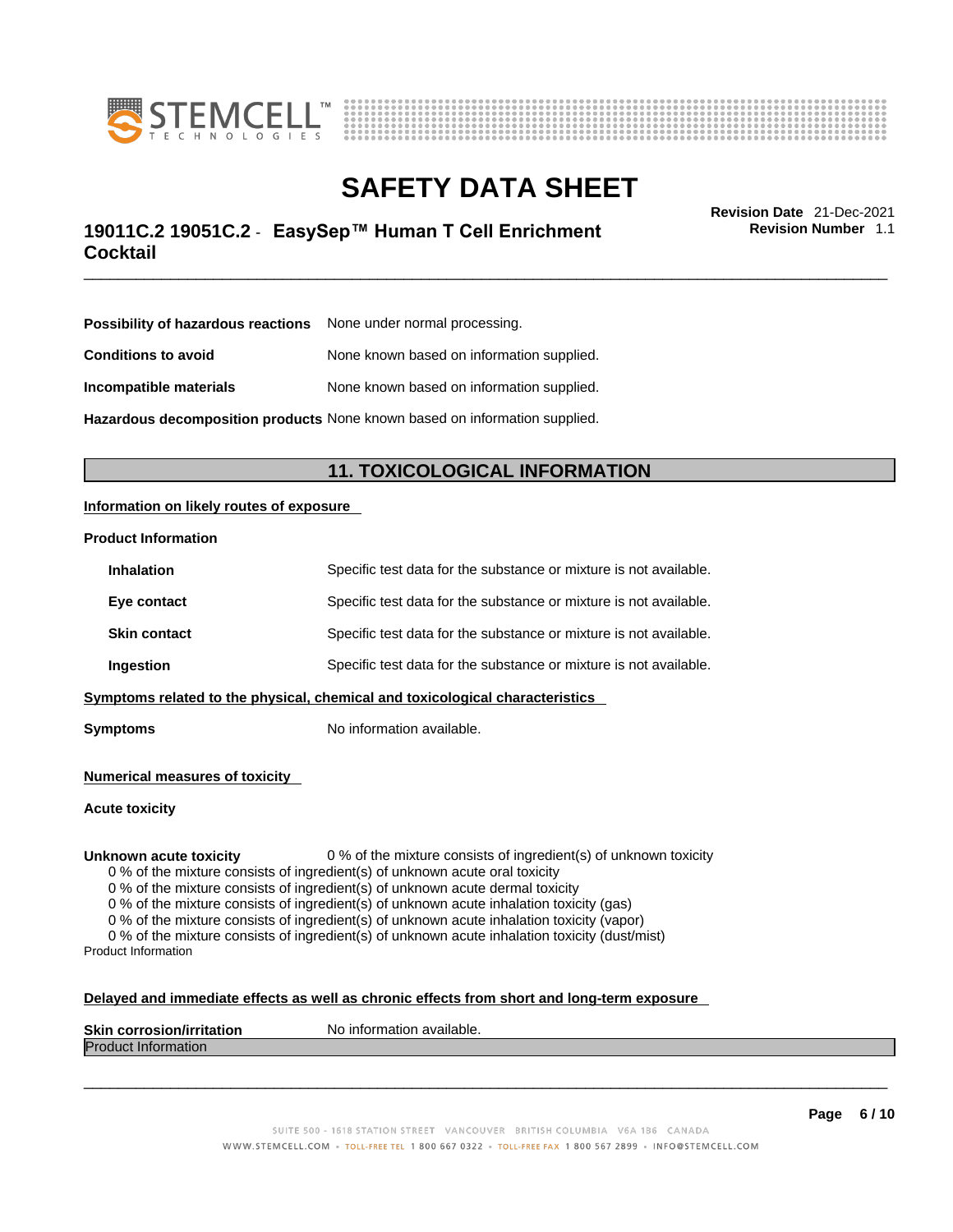



# \_\_\_\_\_\_\_\_\_\_\_\_\_\_\_\_\_\_\_\_\_\_\_\_\_\_\_\_\_\_\_\_\_\_\_\_\_\_\_\_\_\_\_\_\_\_\_\_\_\_\_\_\_\_\_\_\_\_\_\_\_\_\_\_\_\_\_\_\_\_\_\_\_\_\_\_\_\_\_\_\_\_\_\_\_\_\_\_\_\_\_\_\_ **Revision Date** 21-Dec-2021 **19011C.2 19051C.2** - **EasySep™ Human T Cell Enrichment Cocktail**

**Revision Number** 1.1

| Serious eye damage/eye irritation | No information available.  |
|-----------------------------------|----------------------------|
| <b>Product Information</b>        |                            |
| Respiratory or skin sensitization | No information available.  |
| <b>Product Information</b>        |                            |
| Germ cell mutagenicity            | No information available.  |
| <b>Product Information</b>        |                            |
| Carcinogenicity                   | No information available.  |
| <b>Reproductive toxicity</b>      | No information available.  |
|                                   | <b>Product Information</b> |
| STOT - single exposure            | No information available.  |
|                                   | <b>Product Information</b> |
| <b>STOT - repeated exposure</b>   | No information available.  |
| <b>Product Information</b>        |                            |
| <b>Aspiration hazard</b>          | No information available.  |

# **12. ECOLOGICAL INFORMATION**

| <b>Ecotoxicity</b><br><b>Product Information</b> |                                    |  |
|--------------------------------------------------|------------------------------------|--|
|                                                  |                                    |  |
| <b>Persistence and degradability</b>             | No information available.          |  |
| <b>Bioaccumulation</b>                           | There is no data for this product. |  |
| Other adverse effects                            | No information available.          |  |

# **13. DISPOSAL CONSIDERATIONS**

| Waste treatment methods                |                                                                                                                    |
|----------------------------------------|--------------------------------------------------------------------------------------------------------------------|
| Waste from residues/unused<br>products | Dispose of in accordance with local regulations. Dispose of waste in accordance with<br>environmental legislation. |
| Contaminated packaging                 | Do not reuse empty containers.                                                                                     |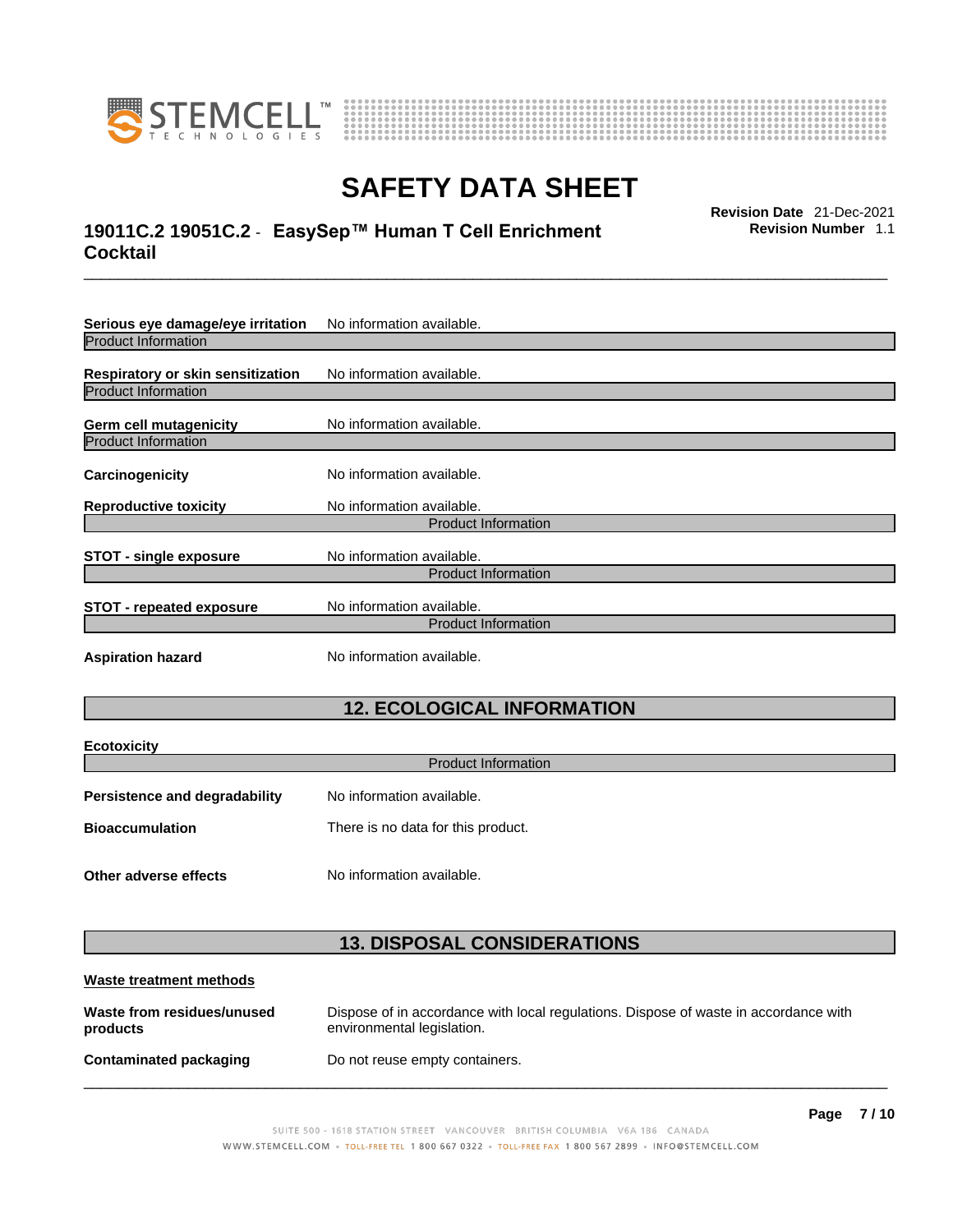



\_\_\_\_\_\_\_\_\_\_\_\_\_\_\_\_\_\_\_\_\_\_\_\_\_\_\_\_\_\_\_\_\_\_\_\_\_\_\_\_\_\_\_\_\_\_\_\_\_\_\_\_\_\_\_\_\_\_\_\_\_\_\_\_\_\_\_\_\_\_\_\_\_\_\_\_\_\_\_\_\_\_\_\_\_\_\_\_\_\_\_\_\_ **Revision Date** 21-Dec-2021 **19011C.2 19051C.2** - **EasySep™ Human T Cell Enrichment Cocktail** 

**14. TRANSPORT INFORMATION** 

| Not regulated |
|---------------|
| Not regulated |
| Not regulated |
| Not regulated |
| Not regulated |
| Not regulated |
| Not regulated |
| Not regulated |
| Not regulated |
|               |

# **15. REGULATORY INFORMATION**

| <b>International Inventories</b> |                 |
|----------------------------------|-----------------|
| TSCA                             | Complies        |
| <b>DSL/NDSL</b>                  | Complies        |
| <b>EINECS/ELINCS</b>             | Complies        |
| ENCS                             | Does not comply |
| <b>IECSC</b>                     | Complies        |
| KECL                             | Complies        |
| PICCS                            | Complies        |
| AICS                             | Complies        |
|                                  |                 |

 **Legend:** 

 **TSCA** - United States Toxic Substances Control Act Section 8(b) Inventory

 **DSL/NDSL** - Canadian Domestic Substances List/Non-Domestic Substances List

 **EINECS/ELINCS** - European Inventory of Existing Chemical Substances/European List of Notified Chemical Substances

- **ENCS**  Japan Existing and New Chemical Substances
- **IECSC**  China Inventory of Existing Chemical Substances
- **KECL**  Korean Existing and Evaluated Chemical Substances
- **PICCS**  Philippines Inventory of Chemicals and Chemical Substances
- **AICS**  Australian Inventory of Chemical Substances

 $\_$  ,  $\_$  ,  $\_$  ,  $\_$  ,  $\_$  ,  $\_$  ,  $\_$  ,  $\_$  ,  $\_$  ,  $\_$  ,  $\_$  ,  $\_$  ,  $\_$  ,  $\_$  ,  $\_$  ,  $\_$  ,  $\_$  ,  $\_$  ,  $\_$  ,  $\_$  ,  $\_$  ,  $\_$  ,  $\_$  ,  $\_$  ,  $\_$  ,  $\_$  ,  $\_$  ,  $\_$  ,  $\_$  ,  $\_$  ,  $\_$  ,  $\_$  ,  $\_$  ,  $\_$  ,  $\_$  ,  $\_$  ,  $\_$  ,

**Revision Number** 1.1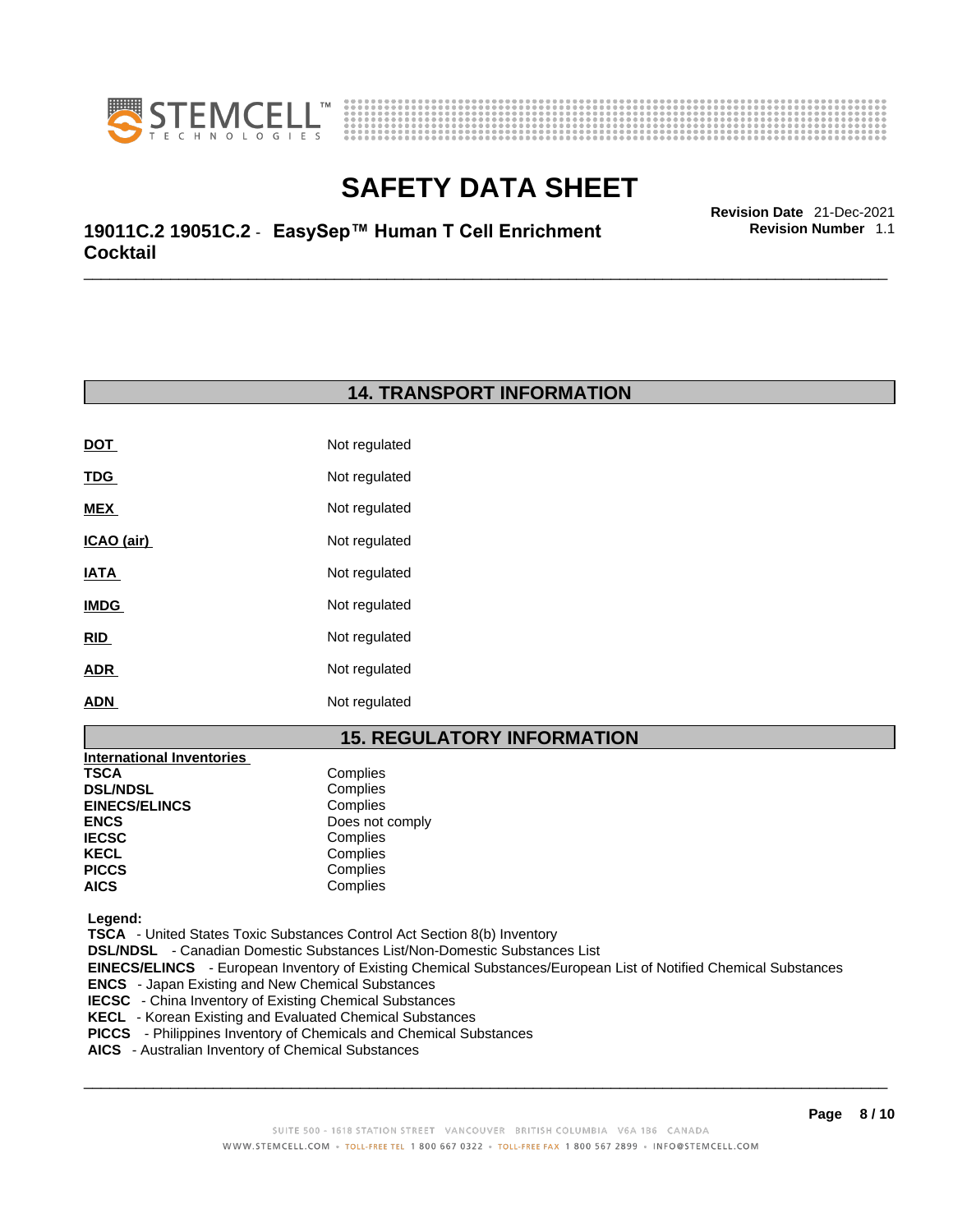



# \_\_\_\_\_\_\_\_\_\_\_\_\_\_\_\_\_\_\_\_\_\_\_\_\_\_\_\_\_\_\_\_\_\_\_\_\_\_\_\_\_\_\_\_\_\_\_\_\_\_\_\_\_\_\_\_\_\_\_\_\_\_\_\_\_\_\_\_\_\_\_\_\_\_\_\_\_\_\_\_\_\_\_\_\_\_\_\_\_\_\_\_\_ **Revision Date** 21-Dec-2021 **19011C.2 19051C.2** - **EasySep™ Human T Cell Enrichment Cocktail**

**Revision Number** 1.1

## **US Federal Regulations**

#### **SARA 313**

Section 313 of Title III of the Superfund Amendments and Reauthorization Act of 1986 (SARA). This product does not contain any chemicals which are subject to the reporting requirements of the Act and Title 40 of the Code of Federal Regulations, Part 372.

| SARA 311/312 Hazard Categories    |    |  |
|-----------------------------------|----|--|
| Acute health hazard               | N٥ |  |
| <b>Chronic Health Hazard</b>      | No |  |
| Fire hazard                       | No |  |
| Sudden release of pressure hazard | No |  |
| <b>Reactive Hazard</b>            | No |  |
|                                   |    |  |

## **CWA** (Clean Water Act)

This product does not contain any substances regulated as pollutants pursuant to the Clean Water Act (40 CFR 122.21 and 40 CFR 122.42).

#### **CERCLA**

This material, as supplied, does not contain any substances regulated as hazardous substances under the Comprehensive Environmental Response Compensation and Liability Act (CERCLA) (40 CFR 302) or the Superfund Amendments and Reauthorization Act (SARA) (40 CFR 355). There may be specific reporting requirements at the local, regional, or state level pertaining to releases of this material.

#### **US State Regulations**

#### **California Proposition 65**

This product does not contain any Proposition 65 chemicals.

## **U.S. State Right-to-Know Regulations**

#### **US State Regulations**

| Chemical name            | New Jersey | <b>Massachusetts</b> | Pennsylvania |
|--------------------------|------------|----------------------|--------------|
| Water                    |            |                      |              |
| 7732-18-5                |            |                      |              |
| Sodium Phosphate Dibasic |            |                      |              |
| 7558-79-4                |            |                      |              |

#### **U.S. EPA Label Information**

#### **EPA Pesticide Registration Number** Not applicable